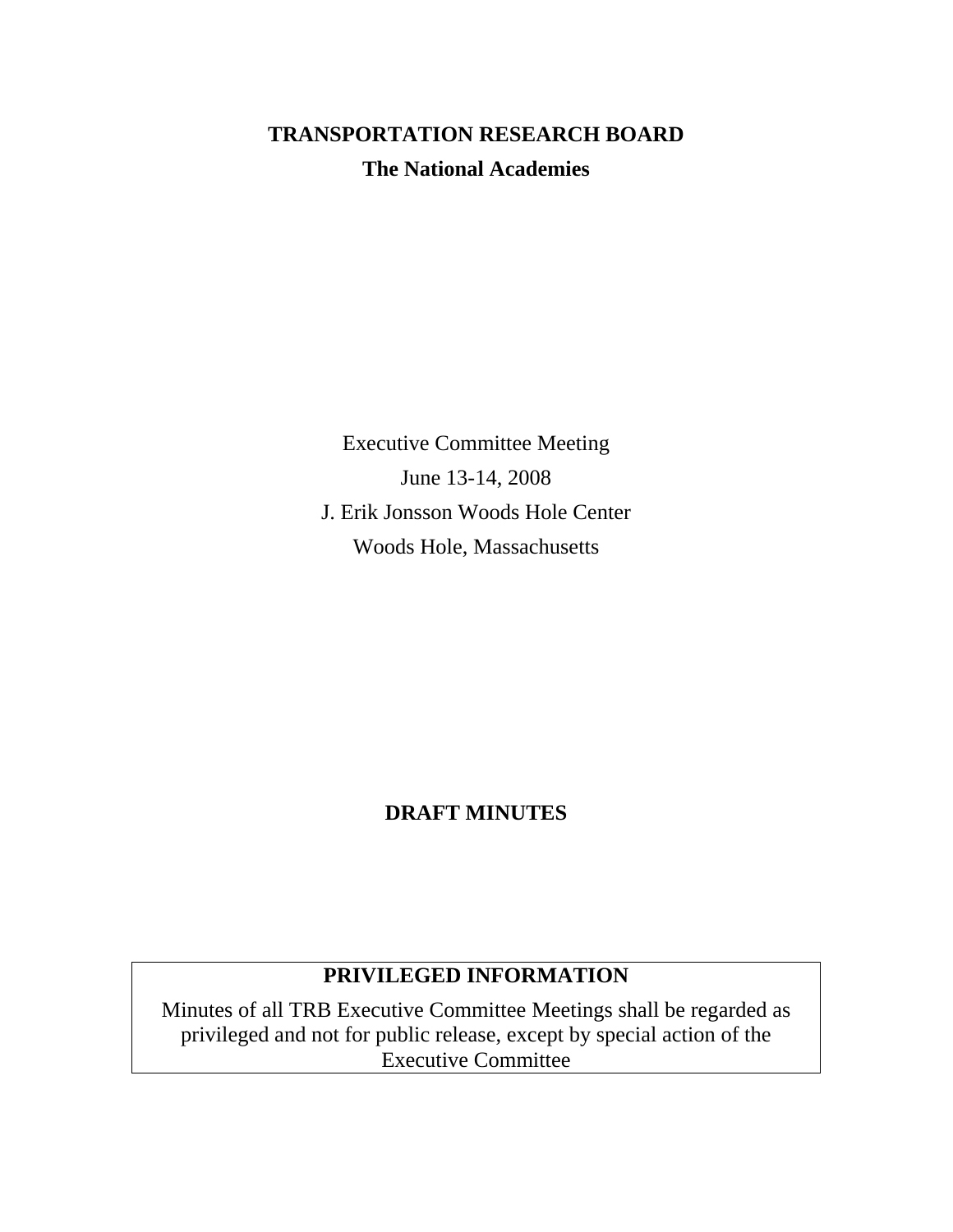# <span id="page-1-0"></span>**TRANSPORTATION RESEARCH BOARD Executive Committee Meeting and Policy Session Discussion Minutes** June 13-14, 2008 J. Erik Jonsson Woods Hole Center **Woods Hole, Massachusetts**

# 

# **Table of Contents**

| RESEARCH PROPOSALS FOR REAUTHORIZATION OF SURFACE TRANSPORTATION PROGRAMS 6 |  |
|-----------------------------------------------------------------------------|--|
|                                                                             |  |
|                                                                             |  |
| THE ROLE OF TRANSPORTATION IN CLIMATE CHANGE MITIGATION (PART 1 OF 2)  8    |  |
|                                                                             |  |
|                                                                             |  |
|                                                                             |  |
|                                                                             |  |
|                                                                             |  |
|                                                                             |  |
|                                                                             |  |
|                                                                             |  |
| THE ROLE OF TRANSPORTATION IN CLIMATE CHANGE MITIGATION (PART 2 OF 2)  11   |  |
|                                                                             |  |
|                                                                             |  |
|                                                                             |  |
|                                                                             |  |
|                                                                             |  |
| NEW TRB REPORT—THE ROLE OF TRANSIT IN EMERGENCY EVACUATION  12              |  |
|                                                                             |  |
|                                                                             |  |
|                                                                             |  |
|                                                                             |  |
|                                                                             |  |
|                                                                             |  |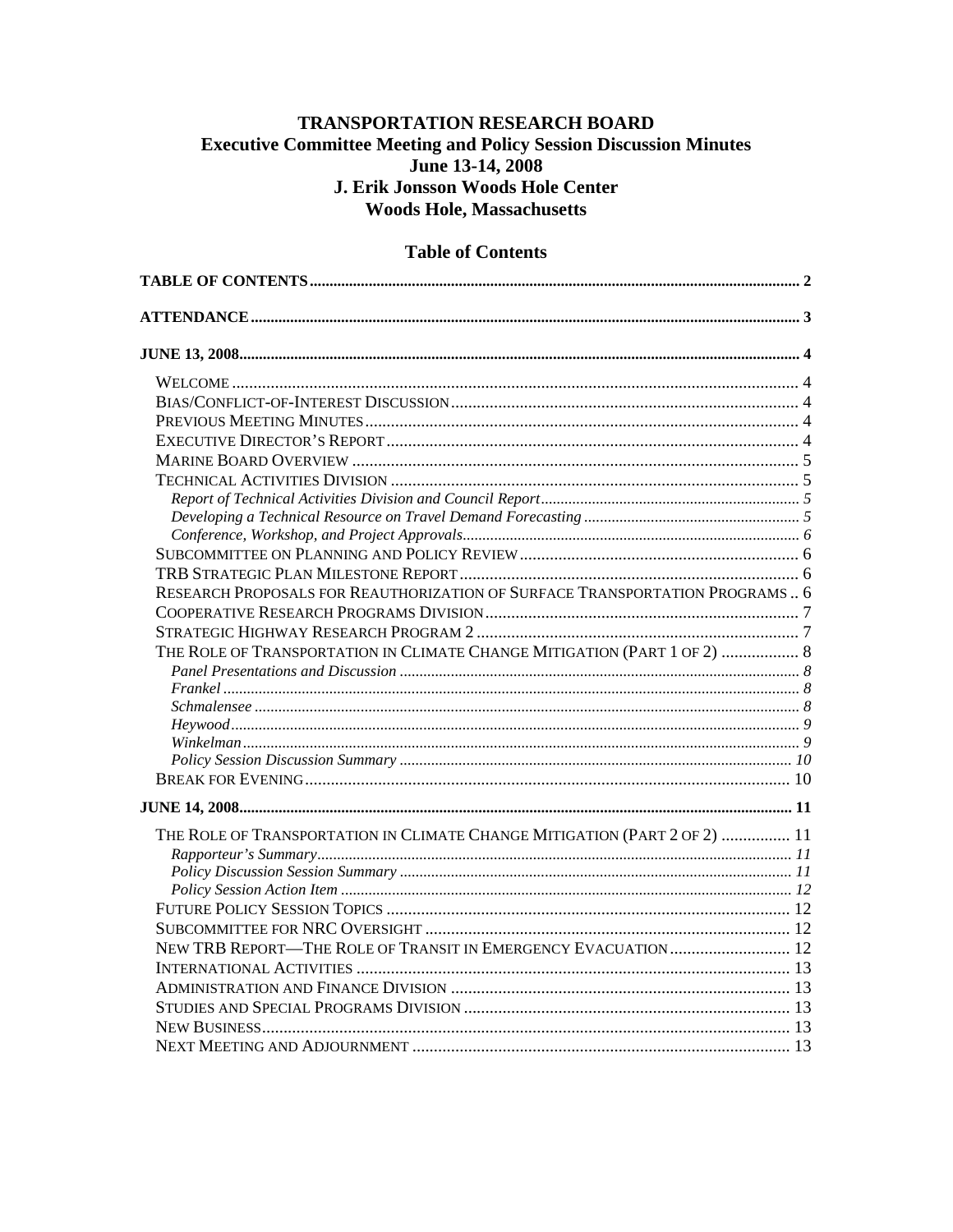# **TRB Executive Committee Meeting Attendance June 13-14, 2008 Woods Hole, Massachusetts Attendance**

### **EXECUTIVE COMMITTEE**

### **TRB STAFF**

<span id="page-2-0"></span>

| Chair                     | Cindy Baker                |                                 |
|---------------------------|----------------------------|---------------------------------|
|                           | Ann Brach                  |                                 |
|                           | Stephen Godwin             |                                 |
|                           | Neil Hawks                 |                                 |
| Ex Officio                | <b>Russell Houston</b>     |                                 |
|                           | Christopher Jenks          |                                 |
| Ex Officio                | Michael LaPlante           |                                 |
|                           | <b>Tom Menzies</b>         |                                 |
|                           | Mark Norman                |                                 |
|                           | Suzanne Schneider          |                                 |
|                           | <b>Robert Skinner</b>      |                                 |
| Ex Officio                |                            |                                 |
|                           |                            | <b>GUESTS</b>                   |
|                           | Lisa Colbert               | <b>FTA</b>                      |
|                           | Emil Frankel               | <b>Bipartisan Policy Center</b> |
|                           | John Gray                  | AAR                             |
|                           | John Heywood               | Massachusetts Institute of      |
|                           |                            | Technology                      |
|                           | Kevin Knight               | <b>USACE</b>                    |
|                           | <b>Sherry Little</b>       | <b>FTA</b>                      |
|                           | Jeffrey Paniati            | <b>FHWA</b>                     |
|                           |                            | Massachusetts Institute of      |
|                           |                            | Technology                      |
|                           | <b>Michael Trentacoste</b> | <b>FHWA</b>                     |
|                           | <b>Karen Waters</b>        | <b>APTA</b>                     |
| <b>MARINE BOARD CHAIR</b> | Steve Winkelman            | Center for Clean Air Policy     |
|                           | Vincent Valdes             | <b>FAA</b>                      |
|                           |                            | <b>Richard Schmalensee</b>      |

### **TECHNICAL ACTIVITIES COUNCIL CHAIRS**

Paul Bingham Shelly Brown Leanna Depue Robert Dorer Robert Johns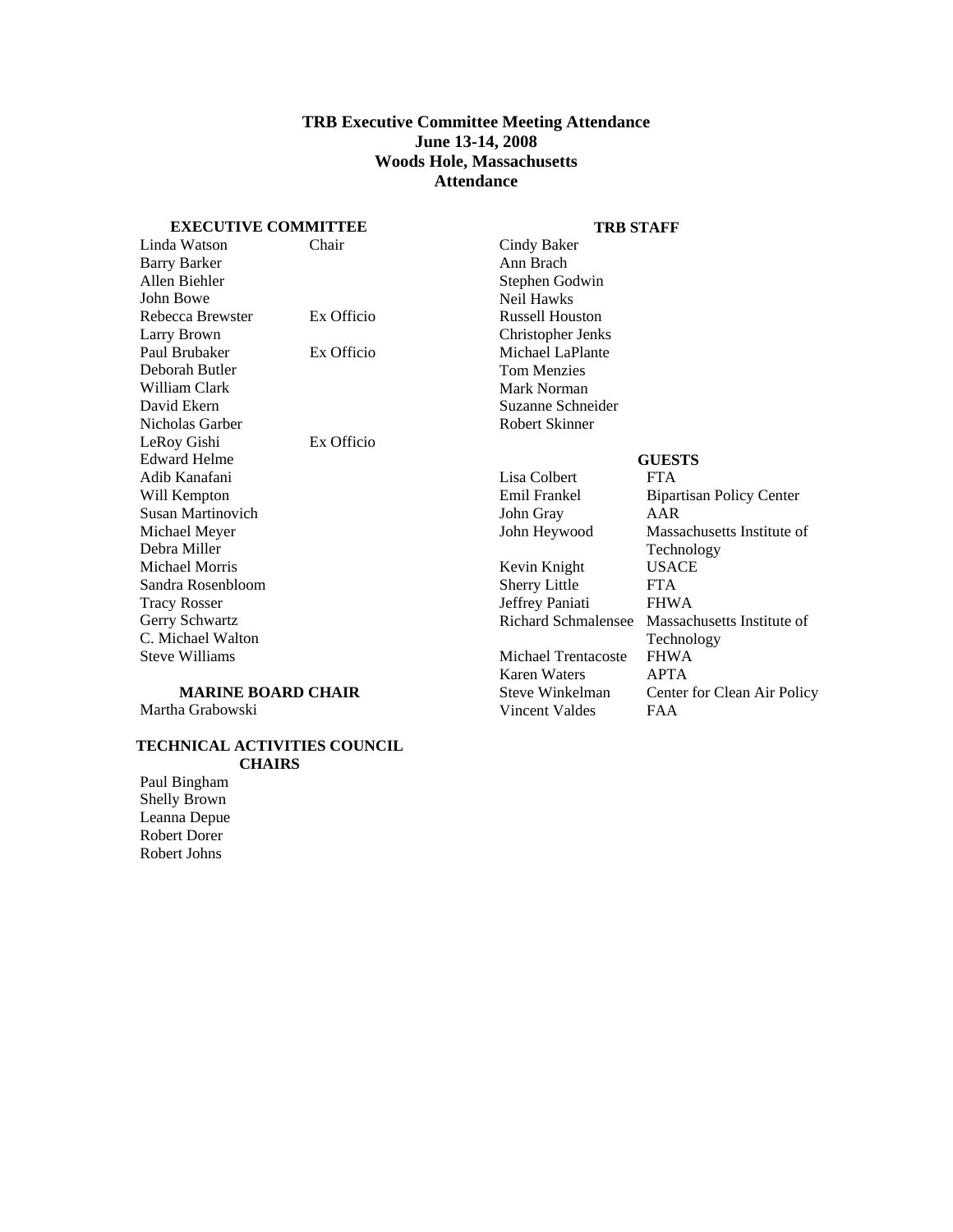# **TRANSPORTATION RESEARCH BOARD Executive Committee Meeting and Policy Session Minutes June 13-14, 2008**

# **Woods Hole, Massachusetts**

<span id="page-3-0"></span>*Highlighted areas indicate Executive Committee action.* 

### **June 13, 2008**

### **Welcome**

Transportation Research Board Executive Committee Chair Deb Miller called the meeting to order at approximately 8:30 a.m. Chairman Miller welcomed everyone in attendance. Self-introductions were made. Miller announced that a nominating committee is being established to identify candidates to fill the seats of Executive Committee members whose terms will expire at the end of the year.

### **Bias/Conflict-of-Interest Discussion**

A bias/conflict–of-interest discussion was held, in which members of the Executive Committee were given the opportunity to disclose potential biases or conflicts of interest they could have related to areas that might be discussed at this or future Executive Committee meetings. No members reported any conflicts of interest related to the Executive Committee's duties.

### **Previous Meeting Minutes**

The minutes of the January 16-17, 2008, meeting of the Executive Committee were approved.

# **Executive Director's Report**

Robert Skinner provided a report on a number of items concerning TRB as detailed in the Executive Director's Report (Tab 2 of the agenda book). During his presentation, Skinner highlighted the following:

- Overall status of TRB is good and there are more activities than ever.
- Congress has passed the technical corrections bill for SAFETEA-LU, which will mean more funding for SHRP 2 and potentially more funding to TRB's core program.
- TRB is working with the U.S. Federal Highway Administration (FHWA) to develop a new cooperative agreement that will supplement the current memorandum of agreement for NCHRP.
- The frequency of and participation in TRB webinars continue to increase.
- TRB will be providing staff support and secretariat services for a web-based *National Travel Demand Forecasting Handbook*.
- The second Strategic Highway Research Program (SHRP 2) expects to award major contracts for the conduct of its naturalistic driving study this year.
- TRB will soon be releasing a report on the role of transit in emergency evacuation and a report on strategies to reduce invasive species entering the Great Lakes in vessel ballast water, and recently the first letter report from a study evaluating streamlining provisions to the Section 4(f) process.
- Plans are proceeding to restore the NAS building on Constitution Avenue.
- Select reprints of articles that mention TRB studies are included in the briefing book.
- Two possible speakers for the January 2009 Chairman's Luncheon were suggested: Camiel Eurlings, Minister of Transport, Public Works and Water Management in the Netherlands, and Lawrence D. Burns, Vice President for Research and Development and Strategic Planning at General Motors. The Executive Committee approved approaching these individuals, in order listed. *Note: the approach was made subsequent to this meeting. Mr. Eurlings was unavailable; Mr. Burns accepted the invitation.*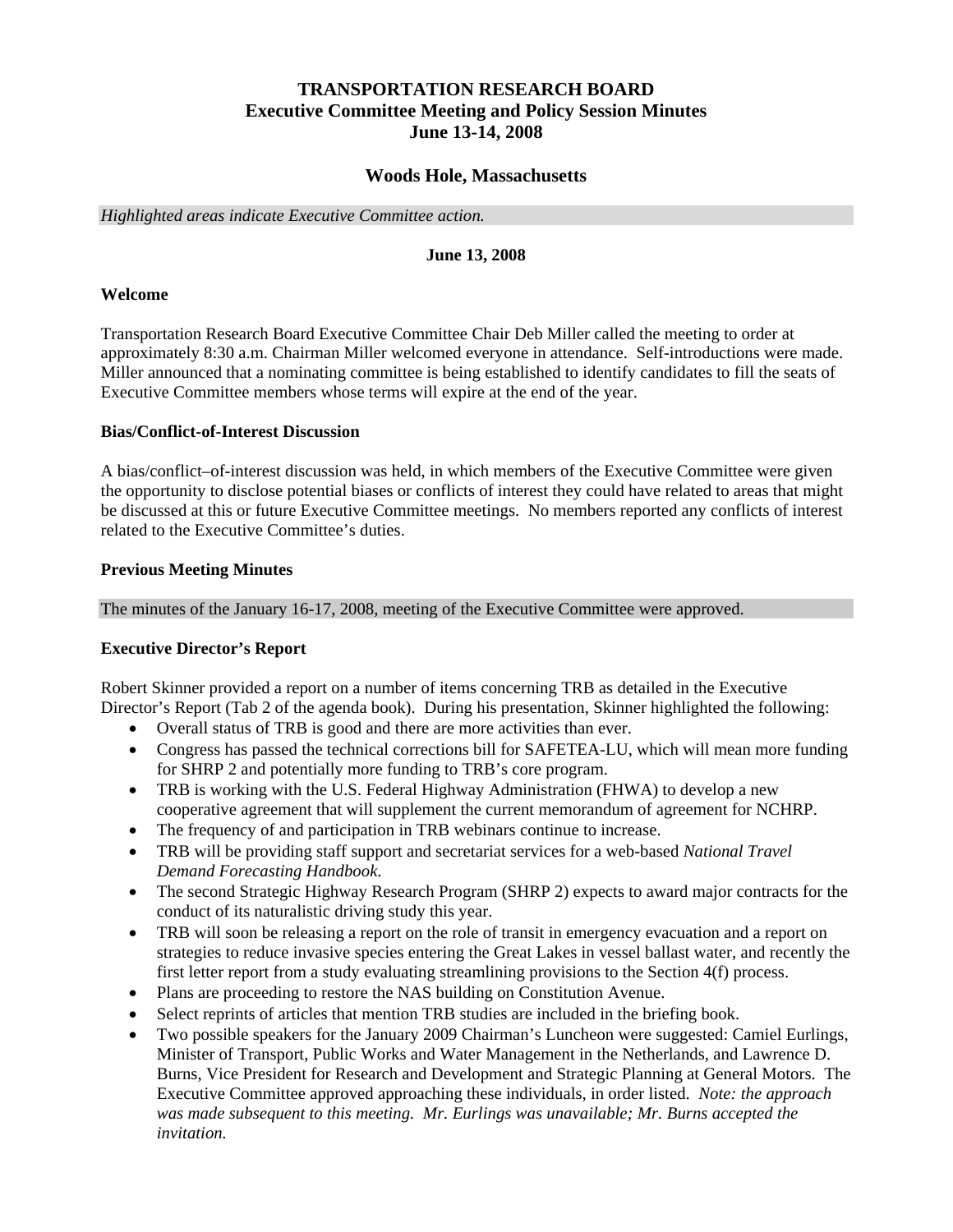# <span id="page-4-0"></span>**Marine Board Overview**

Martha Grabowski, Chair of TRB's Marine Board, briefed the Executive Committee on the history, purpose, and funding of the board and on the range of activities it has undertaken at TRB (Tab 3D of the agenda book). Highlights of Grabowski's presentation include the following:

- Originally housed elsewhere in the NRC, the Marine Board became part of TRB on April 1, 1999. Formed in 1965, the Marine Board is an internationally recognized source of expertise on maritime transportation and marine engineering and technology.
- The Marine Board identifies research needs and provides a forum for exchange of information relating to new technologies, laws and regulations, economics, the environment, and other issues affecting the marine transportation system, port operations, coastal engineering, and marine governance.
- The Marine Board is supported by core funding from various federal agencies, including the U.S. Coast Guard, the Office of Naval Research, the U.S. Army Corps of Engineers, the Office of Supervisor of Salvage and Diving, the Minerals Management Service, the National Oceanographic and Atmospheric Administration, and the Maritime Administration.

# **Technical Activities Division**

# Report of Technical Activities Division and Council Report

Bob Johns and Mark Norman reported on activities of the Technical Activities Council (TAC) and Technical Activities Division (TAD) as detailed in their report (Tab 4A of the agenda book). Their presentations highlighted the following:

- The TAC and TAD have made progress in implementing a number of action items contained in the Updated TRB Strategic Plan and TAC Action Plan.
- The Group Executive Boards conducted a strategic review of all existing TRB standing committees. The audit did not uncover any major surprises or significant needed changes; however, the process was useful to a number of Groups in updating committee scopes, fostering communications, providing the opportunity to think holistically, and considering cross-cutting issues.
- 1,500 respondents to a survey on the 2008 TRB Annual Meeting gave high marks to the current Annual Meeting program and administration. They are happy with the length. Opportunities to meet with peers was cited most often as the most valuable aspect of the meeting. More than 60% rated the new hotel room reservation system as good to excellent, with about 23% rating it fair to poor. About 30% suggested that moving the meeting outside the DC beltway would hurt their ability to attend. Almost 75% of the respondents favored replacing the mailed printed Announcement with an electronic announcement.
- More than 3,500 individuals have participated in the TRB webinars since they were launched in September 2007. This averages to more than 400 people per webinar.
- Steps continue to be taken to increase the diversity of those involved in TRB standing committee activities.
- TRB continues to work with the American Planning Association to develop some mechanism that would allow AICP Certification Maintenance Units as credit for attendance at sessions at the TRB Annual Meeting.

# Developing a Technical Resource on Travel Demand Forecasting

The Executive Committee approved TRB providing staff and technical support to the Travel Demand Forecasting Technical Resource Initiative, an effort to be guided by a coalition of agencies and organizations interested in improving the practice of travel demand forecasting in the United States.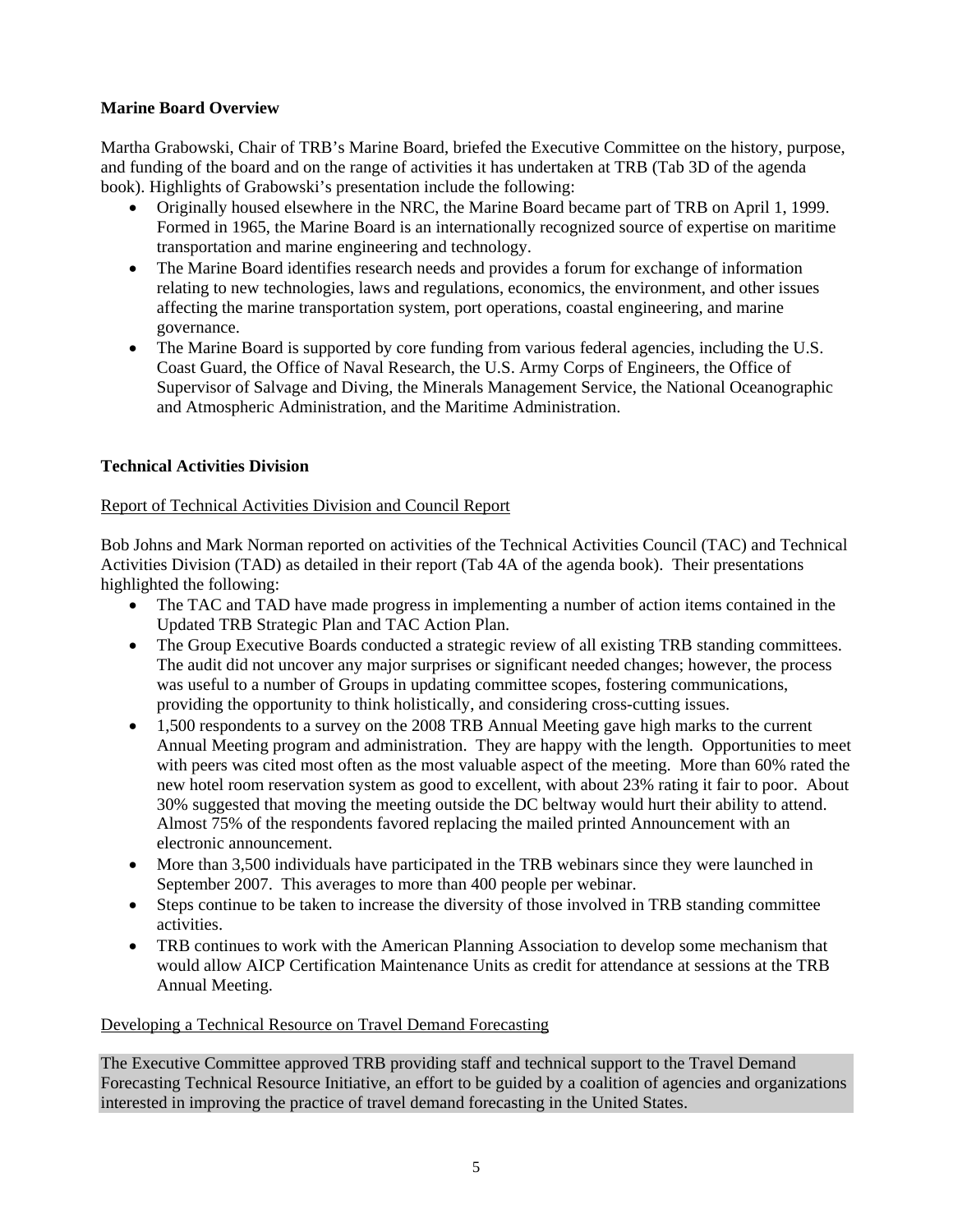<span id="page-5-0"></span>During discussion of this item it was recommended that environmental organizations should be invited to participate in the effort.

# Conference, Workshop, and Project Approvals

The Executive Committee approved TRB sponsorship or co-sponsorship of the following conferences:

- North American Transportation Statistics Interchange (sponsor)
- Developing a Theoretical Understanding of Highway Crash Causation (sponsor)
- 2008 Highway Geophysics NDE Conference (cosponsor)
- National Conference on Preservation, Repair and Rehabilitation of Concrete Pavements (cosponsor)
- International Conference on Integrated Transport for Sustainable Urban Development (sponsor)

# **Subcommittee on Planning and Policy Review**

Michael Meyer, chair of the Subcommittee on Planning and Policy Review (SPPR), described the role of the SPPR (Tab 3b of the agenda book) as the group essentially charged with providing guidance and input to TRB between meetings of the Executive Committee. Stephen Godwin noted that the next version of *Critical Issues* will be a modest update of the current version, and is expected to be released early next year.

# **TRB Strategic Plan Milestone Report**

Michael Meyer and Suzanne Schneider highlighted several activities taking place associated with implementation of the TRB Strategic Plan as detailed in their report (Tab 5A of the agenda book). During their presentation they highlighted the following items:

- Efforts are continuing to strengthen relations with the Association of Metropolitan Planning Organizations and the National Association of Regional Councils.
- Executive Committee volunteers and staff are working to develop a package of events at the Annual Meeting to help encourage greater private-sector participation in TRB.
- A review of TRB's Marine Board will take place as part of the next SPPR meeting.
- Attracting women and minority participation in TRB continues to be a priority. TRB is looking at ways to enhance these efforts through special outreach to one or more historically black colleges and universities (HBCUs) and other minority-serving institutions.

In relation to the HBCUs, Nick Garber noted that many minority students attend "majority" schools, and he offered to help on efforts to attract minority participation in TRB from these schools as well. Meyer noted that the last SPPR will continue to work on this issue and will come back to the Executive Committee with a proposed initiative at a future meeting.

# **Research Proposals for Reauthorization of Surface Transportation Programs**

Susan Martinovich and Barry Barker, respectively, outlined thinking within the American Association of State Highway and Transportation Officials (AASHTO) and the American Public Transportation Association (APTA) on how research should be addressed during the upcoming federal reauthorization cycle.

Martinovich noted the following:

- AASHTO will likely identify research as one of the eight important topics it will be focusing on. In addition, the remaining seven topics have research components.
- AASHTO will likely support minor increases in funding, open competition for research projects, and stakeholder input into the research process.
- For SHRP 2, AASHTO supports the program being funded under Title I at \$50 million per year for two years.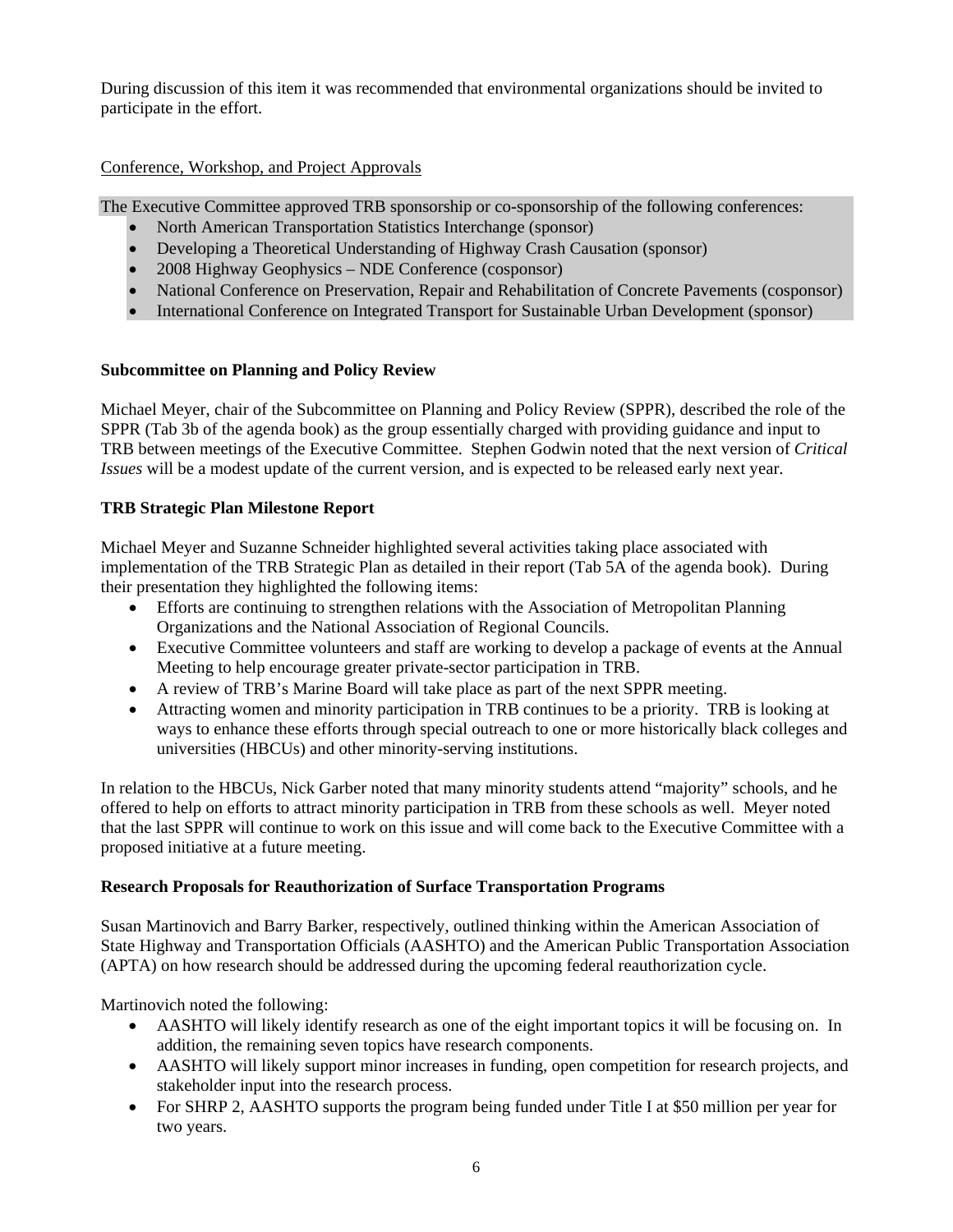<span id="page-6-0"></span>• Additional funding would be made available for SHRP 2 implementation starting at \$25 million in 2010 and going up to \$75 million in 2015.

Barker noted that APTA was expected to adopt a series of recommendations, many of which would incorporate the following themes:

- Increased investment in research and development programs that will enhance service delivery, promote "best practices" through technical standards, and increase the operational efficiency of transportation systems.
- Increased investment in research and development for new technologies such as clean fuels, ITS enhancements, interoperable wireless communication, etc.
- Promote the development of new policies to promote public-private partnerships, tolling, and congestion pricing.
- Develop best practices in line with the program goals of the Coordinated Mobility Initiative.

# **Cooperative Research Programs Division**

Christopher Jenks provided a status report on the National Cooperative Highway Research Program (NCHRP), Transit Cooperative Research Program (TCRP), Airport Cooperative Research Program (ACRP), National Freight Cooperative Research Program (NFCRP), and Hazardous Materials Cooperative Research Program (HMCRP), as detailed in the Cooperative Research Programs report (Tab 4D of the agenda book). In addition, he highlighted the following items:

- Jenks noted that he participated in an April 2008 scanning tour that explored the transportation research program administration practices in Sweden, the Netherlands, Belgium (European Commission), France, Japan, and South Korea. TRB is well respected in each of those countries. The scan was designed to explore policy options and initiatives as well as process improvements that could be used to enhance the effectiveness of transportation research administrative activities in the United States. A report on the scan is expected to be released by the Federal Highway Administration in July. *Subsequent to the meeting, the report was released and is available online at <http://international.fhwa.dot.gov/pubs/trpm/01.cfm>.*
- TRB is working with FHWA to develop a new agreement on the transfer of funds to the NCHRP program. The fiscal year 2009 funding level for NCHRP will assume the same level of funding as was available to the program in fiscal year 2008. The FY09 program includes a set-aside of \$5 million for projects to address long-term strategic issues and scenarios.
- Funding for TCRP in FY09 is anticipated to be \$9.3 million. Problem statements for the upcoming program are due June 15, 2008.
- The ACRP program will be funded at \$10 million for fiscal year 2008. The program has been ramping up quickly. Funding for the program could increase to \$15 million per year after the next reauthorization cycle.
- The NFCRP is expected to be funded at \$2.9 million for fiscal year 2009. Projects are in the pipeline and reports are expected to begin being released later this year.
- Funding for the HMCRP is expected to be \$.98 million for fiscal year 2009. That funding level could increase based on the results of the technical corrections bill. The program is expected to produce about 2 projects per year.

# **Strategic Highway Research Program 2**

Allen Biehler, Neil Hawks, and Ann Brach directed members of the Executive Committee to the Strategic Highway Research Program 2 (SHRP 2) report (Tab 4E of the agenda book). Collectively they highlighted the following items:

• Brach provided an overview of the naturalistic driving study, with an emphasis on sample design and site selection associated with the study. The program will explore how drivers interact with their environment, identify crash risk associated with these interactions, and attempt to identify crash surrogates. The project will instrument 4,000 vehicles in 4 to 8 regionally diversified sites over 2 years starting in late 2009. Each site will handle 150-500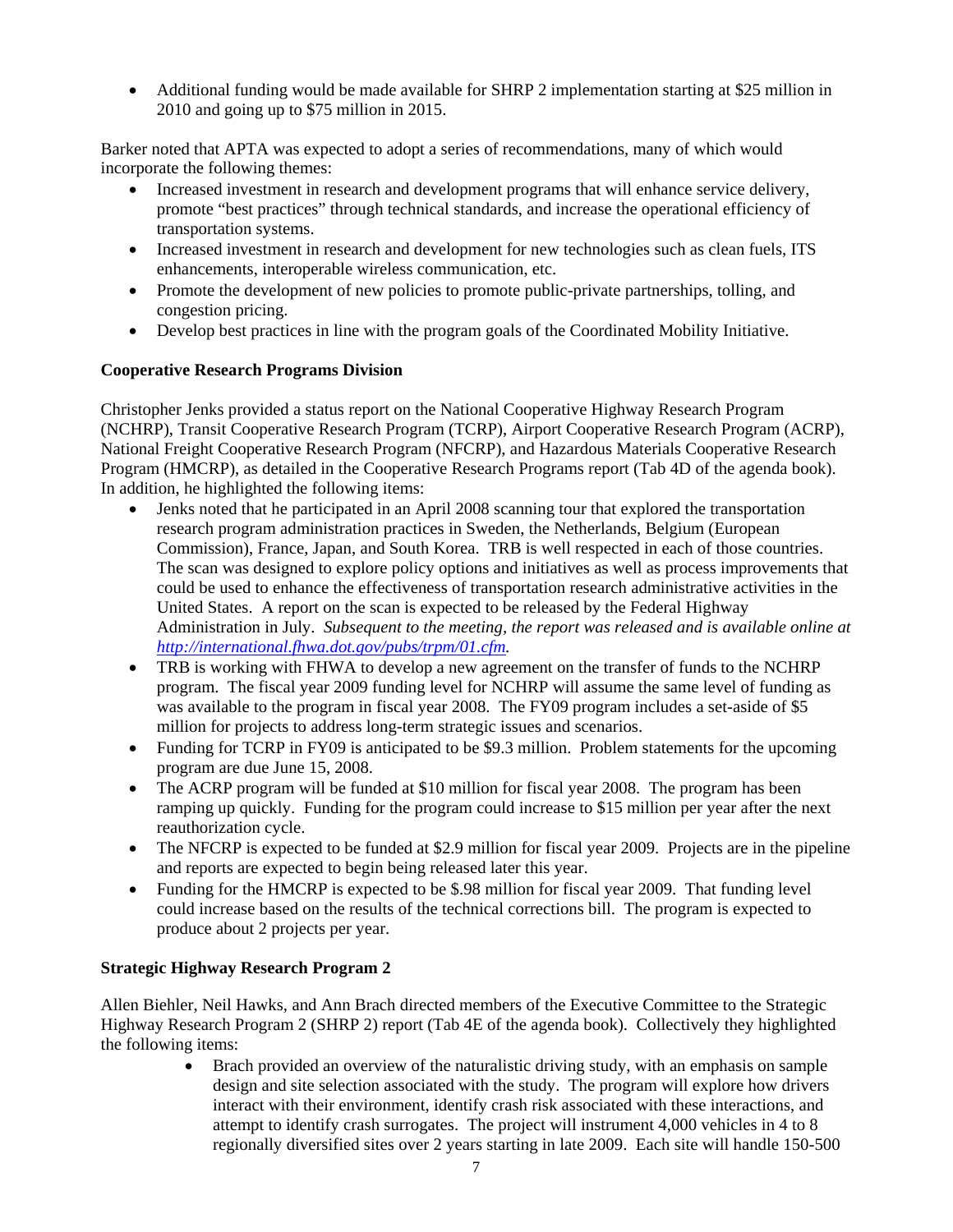<span id="page-7-0"></span>vehicles with drivers of different ages, gender, socio-economic status, crash history, and medical conditions as well as varying degrees of average annual miles driven. It will cover a variety of light vehicles and vehicle network availability.

- Biehler noted that the additional funding provided by the technical corrections bill will provide about \$7 million more per year for the last two years of the program.
- Hawks emphasized that the past six months have seen an increase in substantive international activities for SHRP 2. Examples of these activities include the following:
	- Derek Sweet, a former Canadian loaned staffer, is now working under an agreement with SHRP 2 to follow through on activities he initiated.
	- The first loaned staff from the Netherlands is scheduled to join SHRP 2 in July.
	- Two symposia with the Forum on European Highway Research Laboratories (FEHRL) on non-destructive testing have been held.
	- TRB has expressed its willingness to work with the European Union on proposed naturalistic driving studies.
	- Canada is considering the implementation of an naturalistic driving study.
	- **TRB** and the Joint Transportation Research Committee of the Organisation for Economic Co-operation and Development International Transportation Forum held discussions on pending or current research on non-recurring congestion.

# **The Role of Transportation in Climate Change Mitigation (Part 1 of 2)**

# Panel Presentations and Discussion

The policy session began with presentations by the following resource speakers:

Emil Frankel, Director of Transportation Policy, Bipartisan Policy Center; Richard L. Schmalensee, Howard W. Johnson Professor of Economics and Management, Sloan School of Management, Massachusetts Institute of Technology; John B. Heywood, Sun Jae Professor of Mechanical Engineering and Director, Sloan Automotive Laboratory, Massachusetts Institute of Technology; and Steve Winkelman, Manager of Transportation, Center for Clean Air Policy (CCAP). Key points from the presentations:

# Frankel

- The challenge to America's transportation policy in the  $21<sup>st</sup>$  Century is to enable economic growth, productivity, and competitiveness at the same time that we are reducing the dependence on oil.
- Transportation is the only major sector of the American economy that is, for all intents and purposes, totally dependent upon oil.
- Transportation is the largest single source of U.S. greenhouse gas (GHG) emissions from fossil fuel.
- Moving away from this dependence on oil will be decision makers' greatest challenge related to transportation policies, programs, and investments in the coming decades.
- The transportation sector must play a leading role in addressing the new realities of energy security, environmental constraints, and climate change.
- The introduction of alternative fuels (including the construction of the distributive infrastructure that will make their widespread use possible), the implementation of fuel efficiency and conservation, and improvements to the operational efficiency and systems management must become central elements of transportation policy.
- Energy and climate goals should rank with connectivity, mobility, accessibility, and safety as the principles of a national transportation policy.

# Schmalensee

• Stabilization of carbon dioxide emissions produced by the transportation sector will not be easy.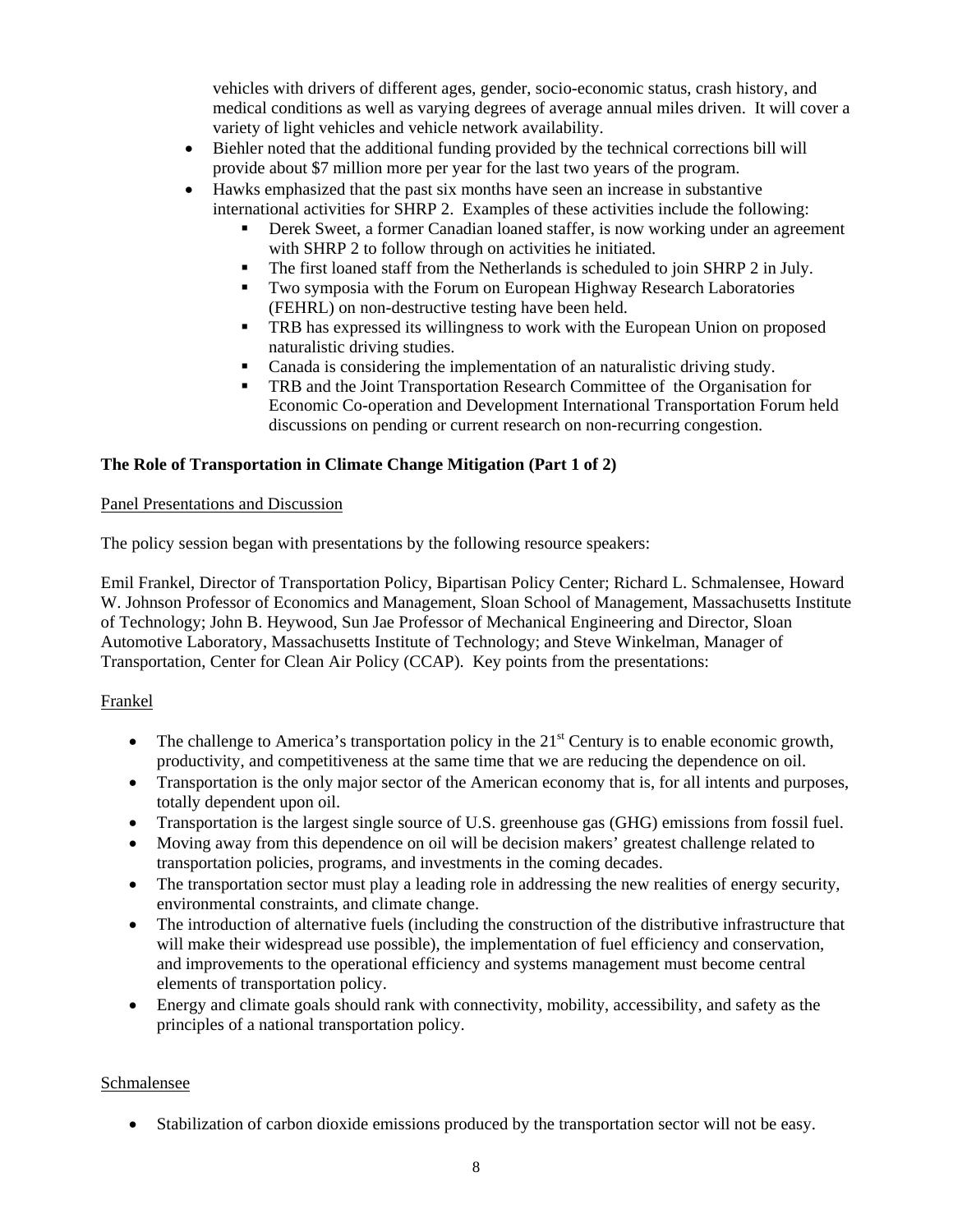- <span id="page-8-0"></span>• Carbon when put in the atmosphere stays there a long time. There will be a steady increase in CO2 emissions if we don't do anything. Global emissions will have to be reduced significantly in order to reduce emissions.
- There is five or six degrees centigrade in potential warming between now and 2100.
- The problem is not just CO2; other emissions such as nitrous oxide and methane stay in the atmosphere for a long time.
- The transportation sector is third (14%) as a source of greenhouse gas emissions, behind industrial processes (16.8%) and power stations (21.3%).
- We need a comprehensive, cost-effective mitigation policy that addresses all sectors of the economy.
- The problem must be addressed on a global scale. This adds complexity. As India's and China's economies expand, they will be emitting CO2 as they "catch up" with the west.
- Transport emissions of greenhouse gases are growing, especially in non-OECD countries and primarily in China. By 2020 the transport sector will be the largest contributor of carbon dioxide emissions produced by the United States.
- There are no simple routes to global action. Developing countries have so far refused to commit to reducing greenhouse gases, but that stance may be softening. There is no hope of convincing developing countries to participate in mitigation if the United States does not take a lead.
- Both parties in the United States now support a cap and trade program. How do we handle imports from countries that don't have a program? What do you do if China is still not on board in 10 years?

# Heywood

- Petroleum use and greenhouse gas emissions are increasing globally by about 2% per year due to steady growth in land and air passenger and freight transportation demand.
- Emissions from light-duty vehicles, freight trucks, and aviation are all expected to continue to grow through 2050.
- A 30-50% reduction in light-duty vehicle fuel consumption is feasible over the next 20-40 years, but at an increased cost. Such a reduction in fuel consumption can be achieved by improved engines, reduced weight, introduction of hybrids, and plug-in electrics.
- Evolution of a dominant vehicle power-train system is uncertain in a carbon-constrained world.
- Placing much greater emphasis on reducing fuel consumption rather than improving vehicle performance would lower the required market penetration rates of advanced vehicle technologies to achieve significant reductions in fuel use and greenhouse gas emissions.
- Directing the efficiency improvements towards reducing the actual fuel consumption of high-salesvolume vehicles is critical to achieve nearer-term impact.
- Reducing average vehicle weight and size will also be important.
- Sustained policy efforts that go well beyond current incentives during the initial market introduction of advanced fuels and propulsion systems will be needed to achieve significant reductions in lightduty vehicle fleet fuel use.
- Policy initiatives should be focused on measures that rapidly improve both energy security and carbon emissions at the same time.

# Winkelman

- How much we drive matters a lot.
- Choices to address climate change include proportional reductions in all sectors, fewer cuts in some sectors and more in others, or we could do nothing and not meet greenhouse gas reduction targets.
- Transportation's contribution of CO2 to the atmosphere includes three components—vehicles, fuels, and vehicle miles traveled (VMT).
- VMT growth will wipe out energy savings from increased café standard and fuel changes by 2030.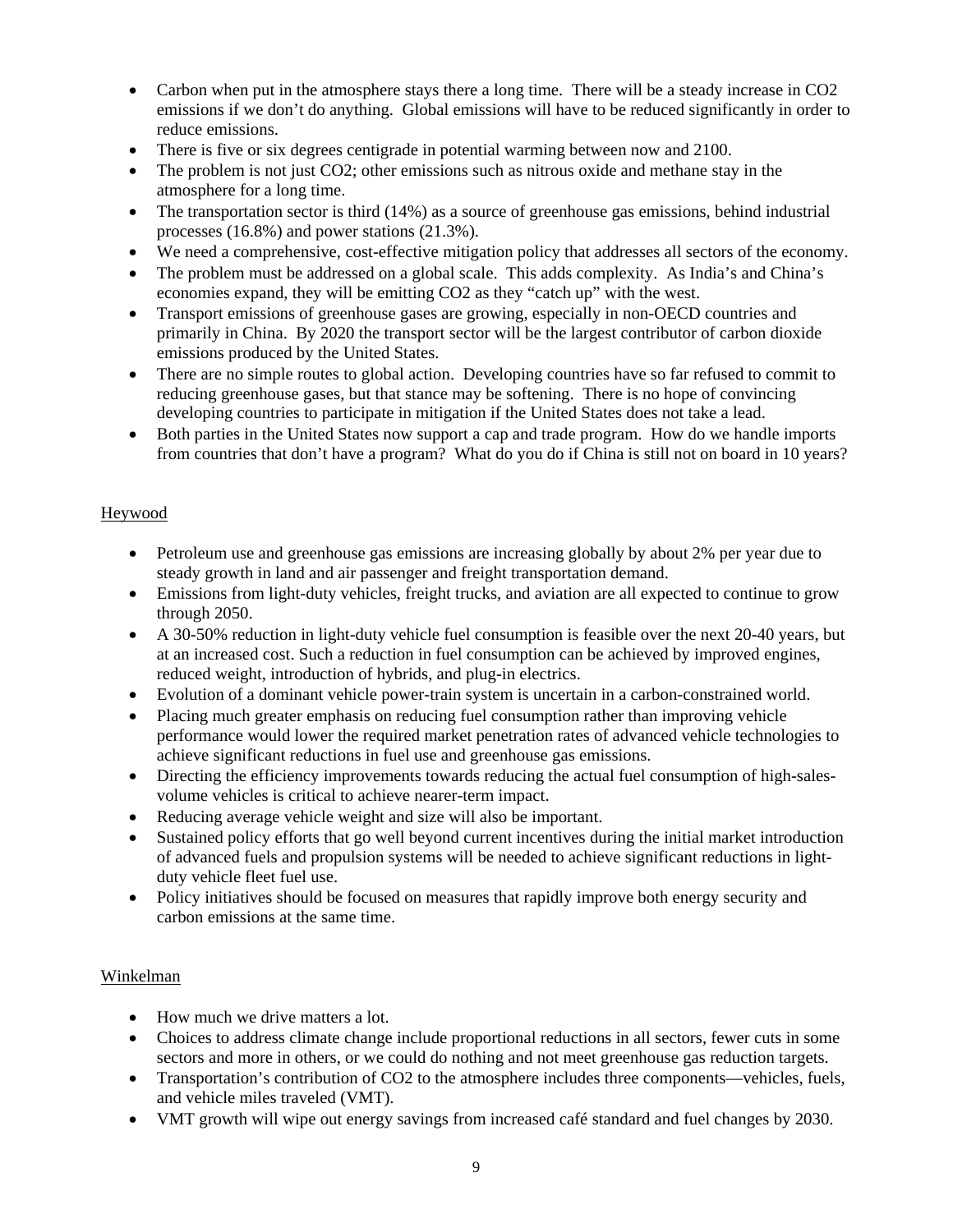- <span id="page-9-0"></span>• If 60% of new growth was compacted, it would produce a 4% national VMT reduction by 2030. Depending on how comprehensive a policy set is enacted, VMT could be reduced up to 38% by 2030.
- VMT is expected to continue to grow, unless some kind of intervention is implemented.
- There need to be federal, state, regional, and local policies to increase choices and hold down VMT.
- Data is lacking in the VMT area. We lack data on state, regional, and local fuel consumption. We lack robust measurement of on-road vehicle fuel economy.
- TRB should conduct a study on what it would take and cost to improve travel data to quality levels achieved in other Organisation for Economic Co-operation and Development countries.
- CCAP Strawman Proposal states and MPOs must set VMT/GHG goals; launch bottom-up discovery process to determine appropriate goals for each location; use cap and trade revenues to fund goal development and implementation; and improve travel data, models, and planning; and set the stage for climate-friendly transportation bill.
- "Green-TEA," tie funding in the next transportation bill to GHG reduction performance.

# Policy Session Discussion Summary

A summary of the session, including ideas that were developed as part of the discussion, is included in the Rapporteur's session summary that appears later in these minutes.

# **Break for Evening**

Miller called a recess to the meeting at 5:30 p.m.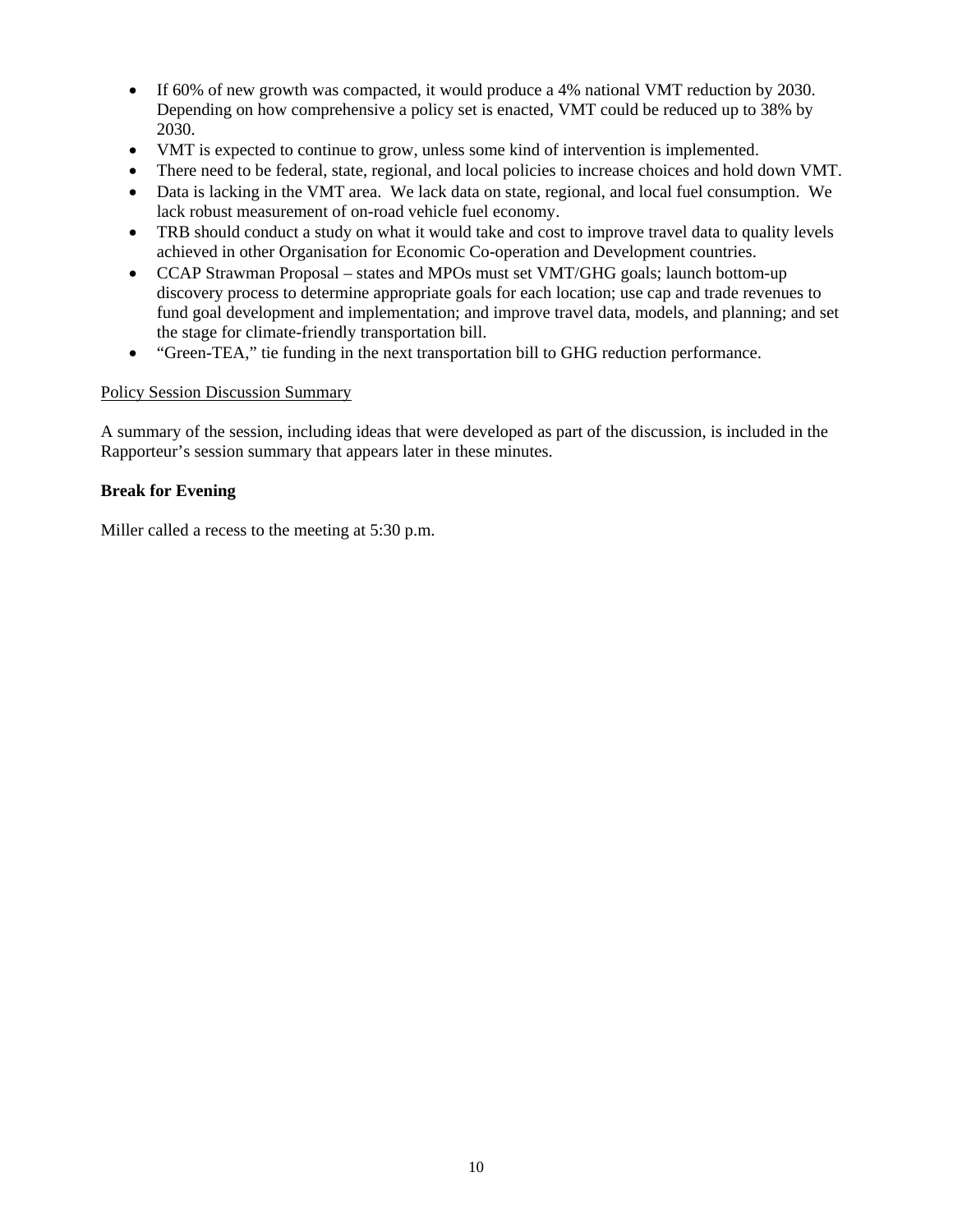# **June 14, 2008**

<span id="page-10-0"></span>Miller called the Executive Committee back in session at 8:30 a.m.

# **The Role of Transportation in Climate Change Mitigation (Part 2 of 2)**

# Rapporteur's Summary

Major themes and observations drawn by Robert C. Johns, Director, Center for Transportation Studies, University of Minnesota, from the previous day's presentations and discussion include the following:

- GHG reduction in transportation is a daunting task.
- There is a growing awareness about transportation and climate change within the transportation community; however, the connection is not strong with elected leaders—few are involving state DOTs.
- Transportation's dependence on oil is not sustainable, but we need to figure out a way to maintain transportation's role in enabling economic growth.
- Temperature impacts of GHG are uncertain, but we can estimate the range. If there is no policy change, the risk is substaintial. There needs to be a comprehensive, economy-wide strategy.
- Challenge is global—China, India, and developing countries must participate in the solution.
- Cap and trade is key strategy for GHG reduction. For transportation to participate in reductions, it will take R&D and major innovations.
- 30% to 50% GHG reduction feasible over net 20-40 years with vehicle innovations.
- One possible strategy is to address the issue of vehicle miles traveled (VMT), as fuel and vehicle innovations may not be enough.
- To make VMT reductions we are going to need more and better data, models, and analysis methodologies. A potential congressional direction might be VMT goals tied to federal funding.

# Policy Discussion Session Summary

# Key Themes

- States need to know what their options are for reducing their contribution to climate change gases and how to adapt to the impacts of climate change. In addition, states need to know what institutional changes are necessary to accomplish both.
- State legislatures are compounding challenges to state departments of transportation by enacting laws before they have fully researched the potential consequences. There is a broad array of potential solutions available to states. Those solutions need to be identified and researched so that decisions are made based on science.
- Policy integration across government agencies is critical if we are to have any hope of addressing the issue in a coordinated fashion. One agency's decision should not contradict the actions of another.
- TRB could identify research that needs to be done in this area. Papers could be produced in the areas of mitigation, adaptation, institutional issues, and changing the financing system. Existing research should be identified that may have been dismissed when it was first created.
- There is a need for a comprehensive research agenda for transportation issues associated with climate change similar to the plan that was put together for SHRP 2. Input from the private sector should be included in developing a transportation climate change research agenda. Wal-Mart has improved its efficiency by more than 25% by working with its suppliers.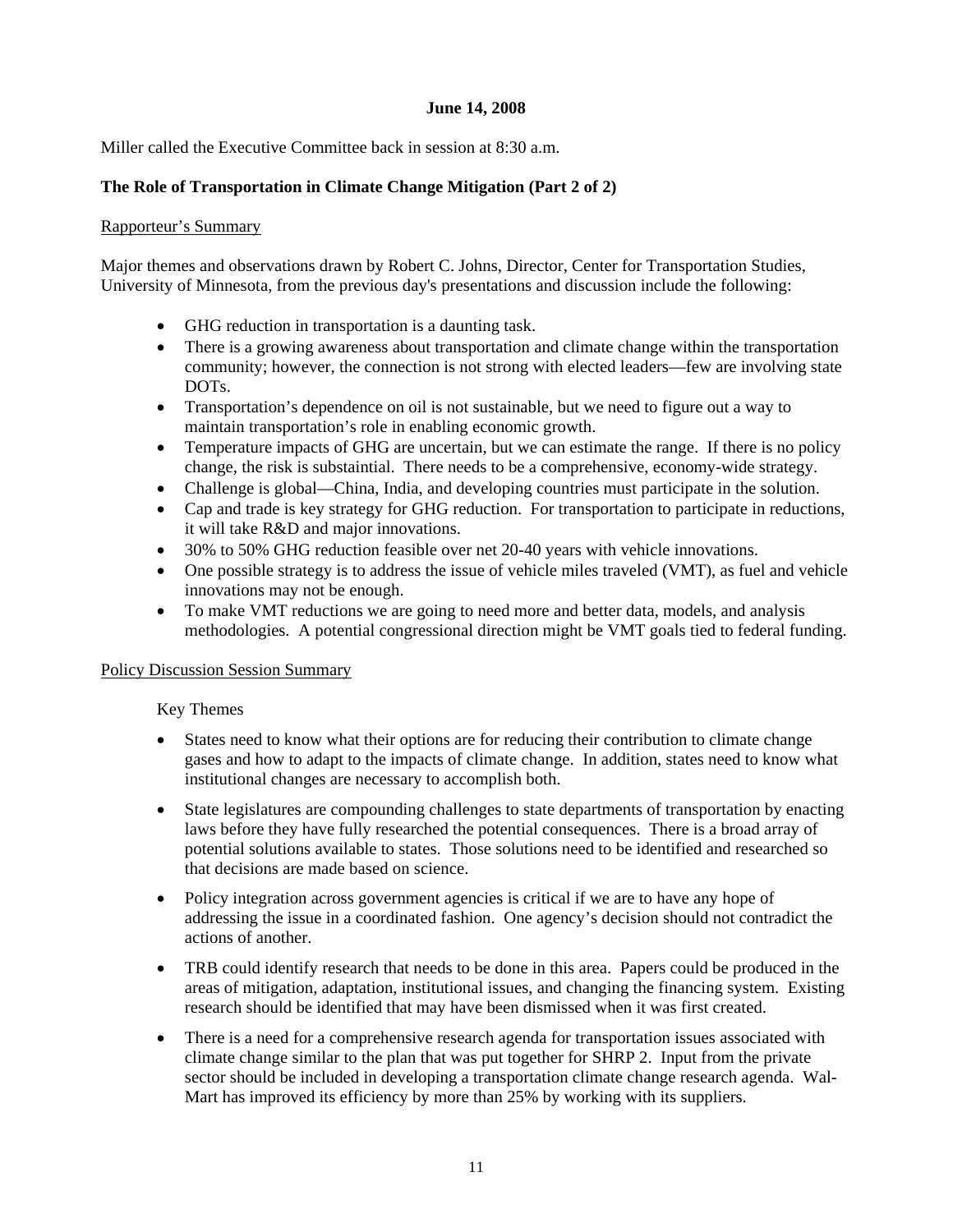# <span id="page-11-0"></span>Policy Session Action Item

The Executive Committee directed the development of a fast-track project to develop three commissioned papers on the following subjects:

- Research to inform strategies to mitigate transportation emissions of greenhouse gases and reduce energy consumption,
- Research to assist in adapting to the consequences of climate change for transportation infrastructure and operations, and
- Research and demonstration of strategies to ease the transition away from fuel taxes and toward VMT fees.

An NRC study committee will be established to oversee development of the papers.

# **Future Policy Session Topics**

Russell Houston provided an overview of the SPPR's suggested topics for the January 2009 policy session (Tab 6B of the agenda book).

• The Executive Committee approved a session for the January meeting that would allow for input into the development of the commissioned papers being developed as a result of the just-concluded policy session.

# **Subcommittee for NRC Oversight**

Michael Walton described the role and background of the SNO and some of its oversight activities, including its efforts to support the broadening of the representation of minorities and women on TRB committees and panels as detailed in the SNO report (Tab 3A of the agenda book). Henry G. (Gerry) Schwartz noted that the NRC Governing Board Executive Committee approved four new TRB projects since the SNO's last report.

# **New TRB Report—The Role of Transit in Emergency Evacuation**

Stephen Godwin briefed the Executive Committee on the pending release of TRB Special Report 294: *The Role of Transit in Emergency Evacuation*. The study explores the roles that transit systems can play in accommodating the evacuation, egress, and ingress of people from or to critical locations in times of emergency. The study focuses on transit systems serving the 38 largest urbanized areas in the United States—a proxy for transit properties serving more than 1 million in population.

According to the report, transit systems could play a significant role in transporting carless and special needs populations in times of emergency, but these groups are inadequately addressed in most local emergency plans and evacuating them could easily exceed limited transit resources. Among the report's findings was that transit has a role to play in each of the four major elements that make up an emergency response plan mitigation, preparedness, response, and recovery. The committee that developed the report warned that emergency managers should be realistic in their expectations for the use of transit during an emergency. The report suggests that evacuating special needs populations by transit poses a major challenge that requires advance planning, working with nonprofits and social service agencies to identify groups that need assistance, and a targeted public information campaign and sheltering strategy.

The report recommends that the U.S. Department of Homeland Security provide guidance and funds to state and local governments on regional evacuation planning that includes transit and other public transportation providers. States should take the lead to see that plans are implemented, coordinating with appropriate regional entities. Federal transportation funds also should be directed to evacuation-related, capacityenhancement projects to add redundancy to critical transit and highway infrastructure and to Intelligent Transportation Systems projects, to further network resilience in an emergency. *(Subsequent to this briefing the report was released and is available online at http://www.trb.org/news/blurb\_detail.asp?id=9264)*